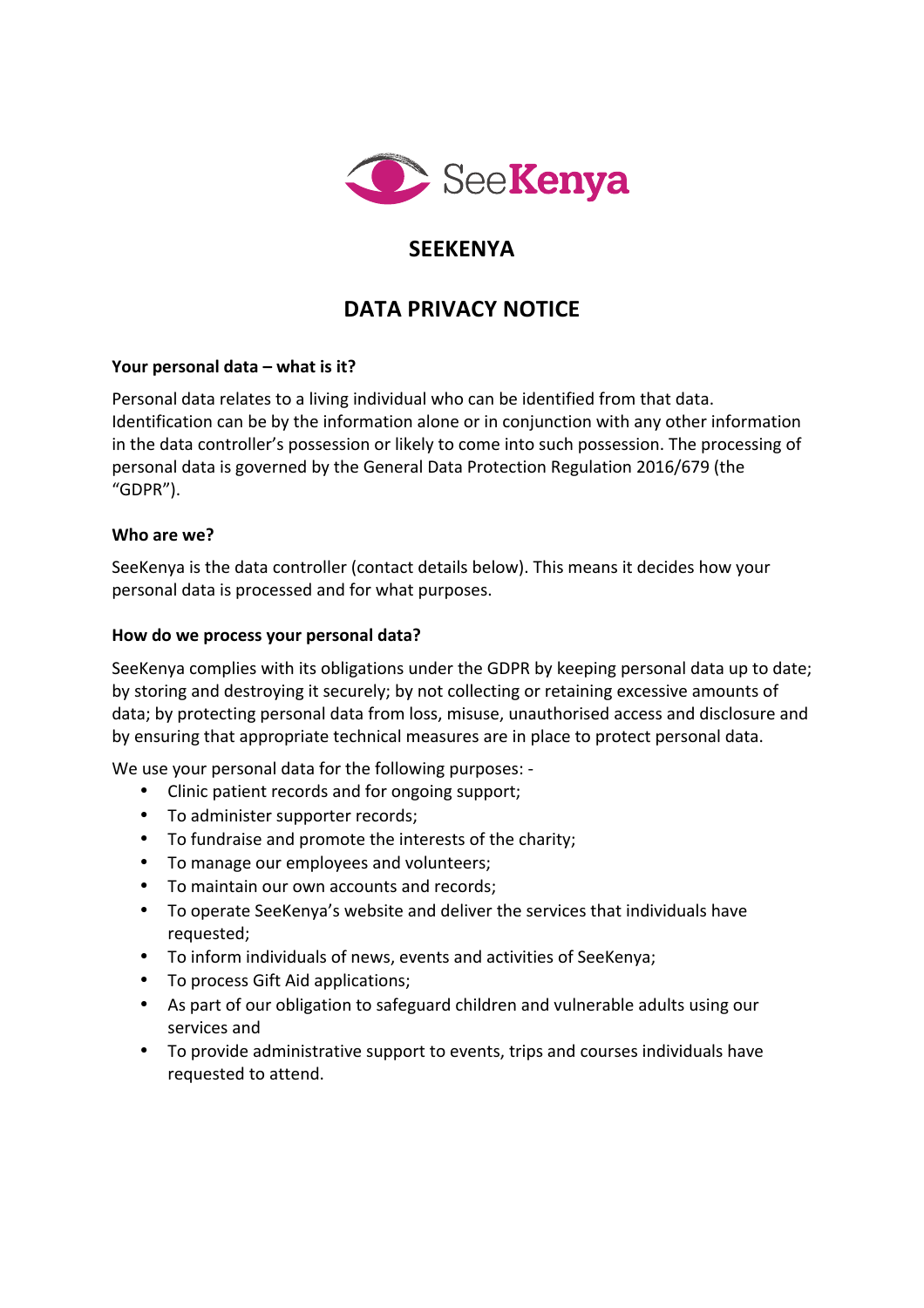# **What is the legal basis for processing your personal data?**<sup>1</sup>

#### **Article 6 Processing**

- Explicit consent of the data subject so that we can keep you informed about news. events and activities from SeeKenya;
- The data subject has given consent to the processing of his or her personal data for clinics and follow up appointments;
- Processing is necessary for carrying out legal obligations in relation to Gift Aid or under employment, social security or social protection law, or a collective agreement;
- Processing is necessary for carrying out the legal obligations in relation to safeguarding children and vulnerable adults;
- Processing is necessary for the legitimate interests of the data controller or a third party (such as management of volunteer teams, maintaining donor records), except where such interests are overridden by the interests, rights or freedoms of the data subject.

# **Article 9 Processing**

- Explicit consent of the data subject (see consent form below);
- Processing is necessary for carrying out obligations under employment, social security or social protection law, or a collective agreement;
- Processing is carried out by a not-for-profit body with a political, philosophical, religious or trade union aim provided: -
	- the processing relates only to team members, former team members and clinic attendees (or those who have regular contact with it in connection with those purposes); and
	- there is no disclosure to a third party without consent.

## **Sharing your personal data**

 

Your personal data will be treated as strictly confidential, and will be shared only with third parties involved in further heath care such as referrals, the provision of flight bookings and insurance as agreed by the data subject. We will only share your data with third parties outside of SeeKenya with your consent.

## How long do we keep your personal data?

We keep your personal data to fulfill the purposes listed above for no longer than reasonably necessary. Data will only be retained for as long you give us consent, for as long as required for the duration and execution of a trip or as long as legally required for financial or safeguarding records. We are legally obligated to hold Gift Aid declaration data for 6 calendar years after the end of the accounting period from the date of the last claim and data relating to safeguarding for 70 years.

<sup>&</sup>lt;sup>1</sup> The wording to the GDPR including full details of the processing conditions contained in Article 6 and Article 9 *can be found here* - https://gdpr-info.eu/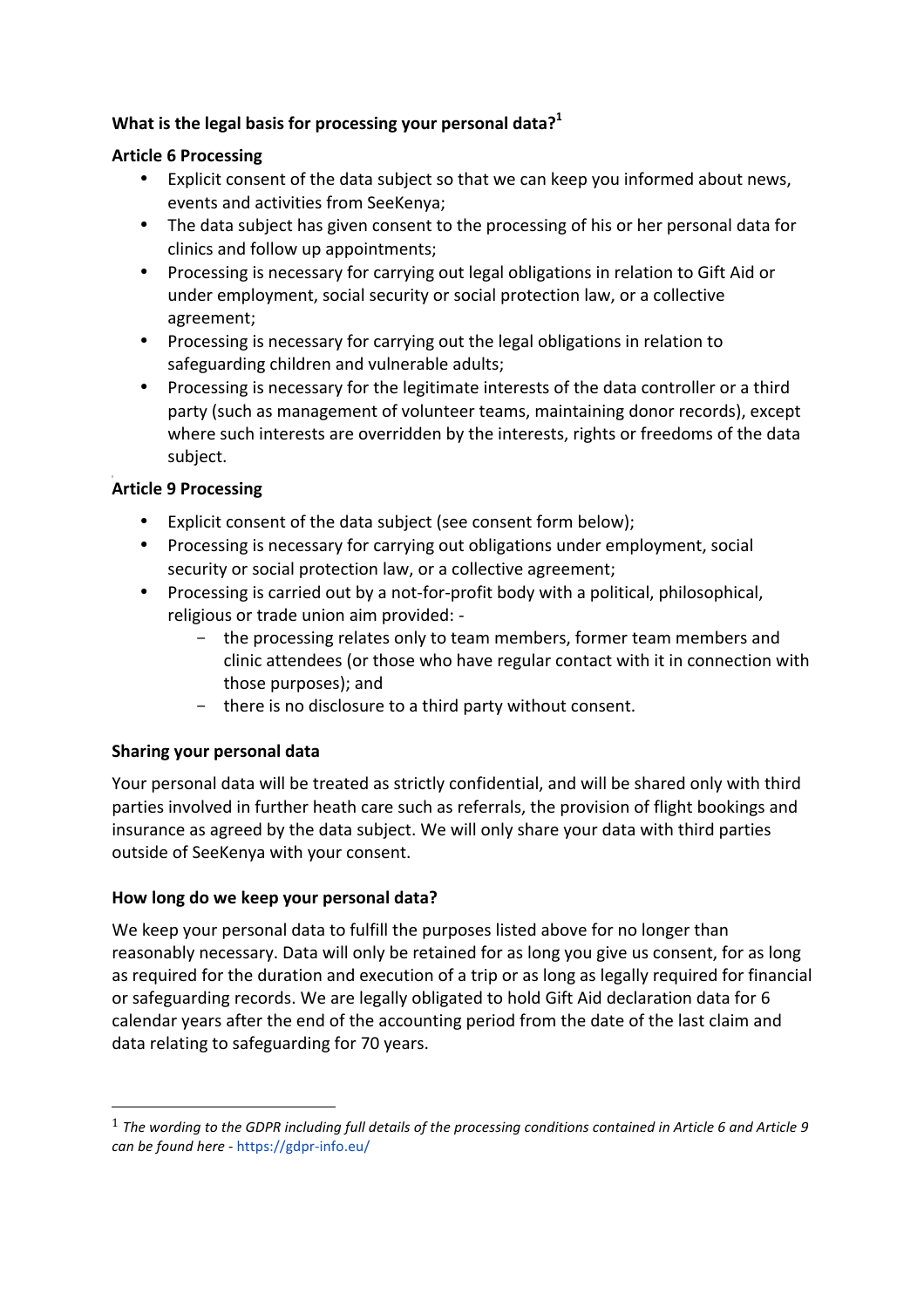#### Your rights and your personal data

Unless subject to an exemption under the GDPR, you have the following rights with respect to your personal data: -

- The right to request a copy of your personal data which SeeKenya holds about you;
- The right to request that SeeKenya corrects any personal data if it is found to be inaccurate or out of date:
- The right to request your personal data is erased where it is no longer necessary for SeeKenya to retain such data;
- The right to withdraw your consent to the processing at any time;
- The right to request that SeeKenya provide the data subject with his/her personal data and where possible, to transmit that data directly to another data controller, (known as the right to data portability), (where applicable)
- The right, where there is a dispute in relation to the accuracy or processing of your personal data, to request a restriction is placed on further processing;
- The right to object to the processing of personal data, (where applicable)
- The right to lodge a complaint with the Information Commissioners Office.

#### **Further processing**

If we wish to use your personal data for a new purpose, not covered by this Data Protection Notice, then we will provide you with a new notice explaining this new use prior to commencing the processing and setting out the relevant purposes and processing conditions. Where and whenever necessary, we will seek your prior consent to the new processing.

## **Contact Details**

To exercise all relevant rights, queries of complaints please in the first instance contact the Data Protection Contact for SeeKenya:

Charlie Olive charlie.olive@tkc.org.uk 01444 244215 The King's Centre, 33-35 Victoria Road, Burgess Hill, RH15 9LR

You can contact the Information Commissioners Office on 0303 123 1113 or via email https://ico.org.uk/global/contact-us/email/ or at the Information Commissioner's Office, Wycliffe House, Water Lane, Wilmslow, Cheshire. SK9 5AF.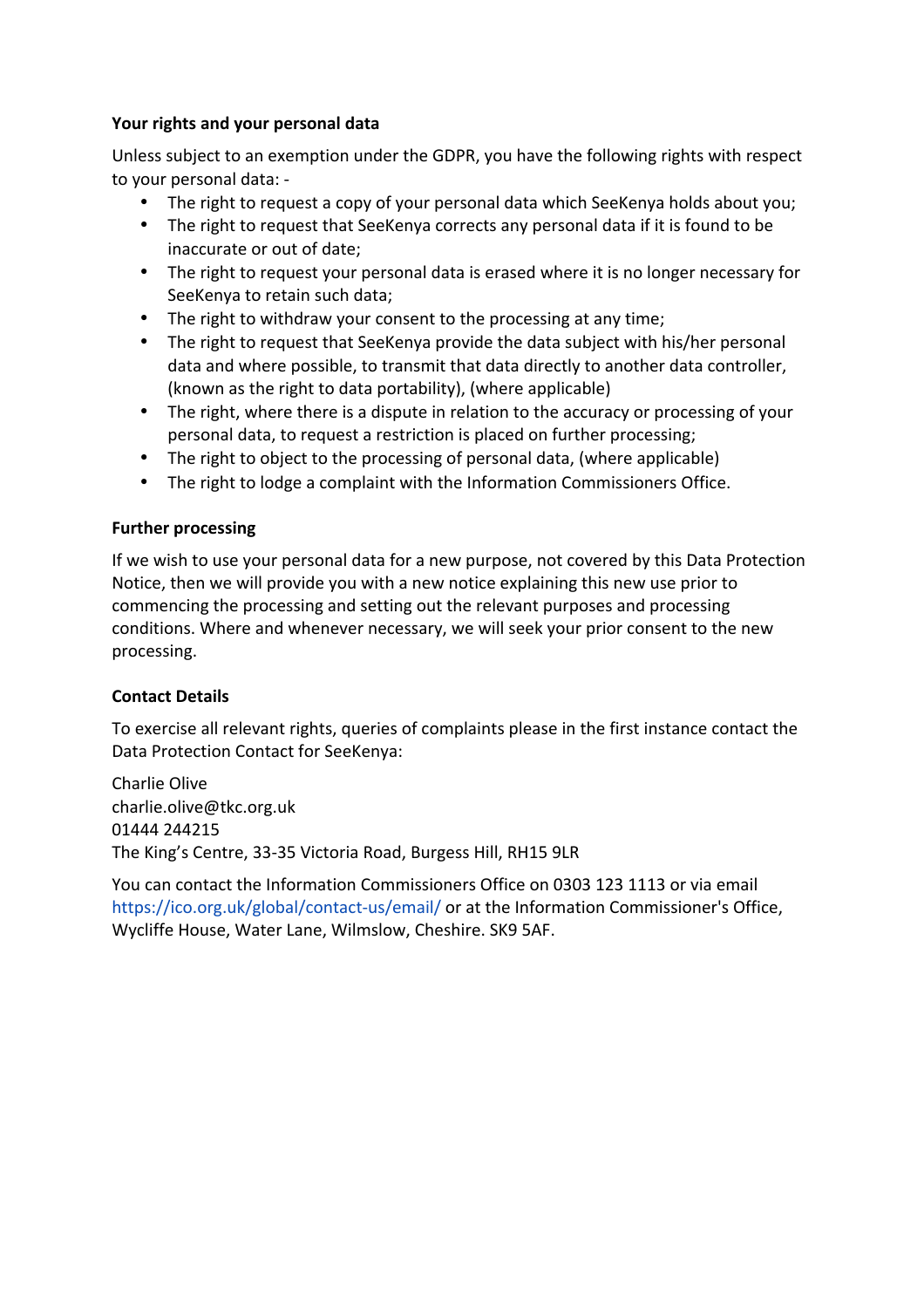RETURN THIS COPY TO SEEKENYA, THE KING'S CENTRE, 33-35 VICTORIA ROAD, BURGESS HILL, RH15 9LR

# **Consent**

By signing this form you are confirming that you have read this Data Protection Notice and that you are consenting to SeeKenya holding and processing your personal data for the following purposes (please tick the boxes where you are happy to grant consent): -

[  $\vert$  ] To keep you informed about news, events, activities and services;

By email  $\lceil$  | by text  $\lceil$  | by post  $\lceil$  | by phone  $\lceil$  |

You can grant consent to all the purposes; one of the purposes or none of the purposes. Where you do not grant consent we will not be able to use your personal data except in certain limited situations, such as where required to do so by law or to protect members of the public from serious harm.

If you do grant consent, please note you can withdraw your consent to the above purposes at any time by contacting Charlie Olive (see contact details in above Privacy Notice). Please note that all processing of your personal data will cease once you have withdrawn consent but this will not affect any personal data that has already been processed prior to this point.

...................................................................................................SIGNED 

...............................DATED